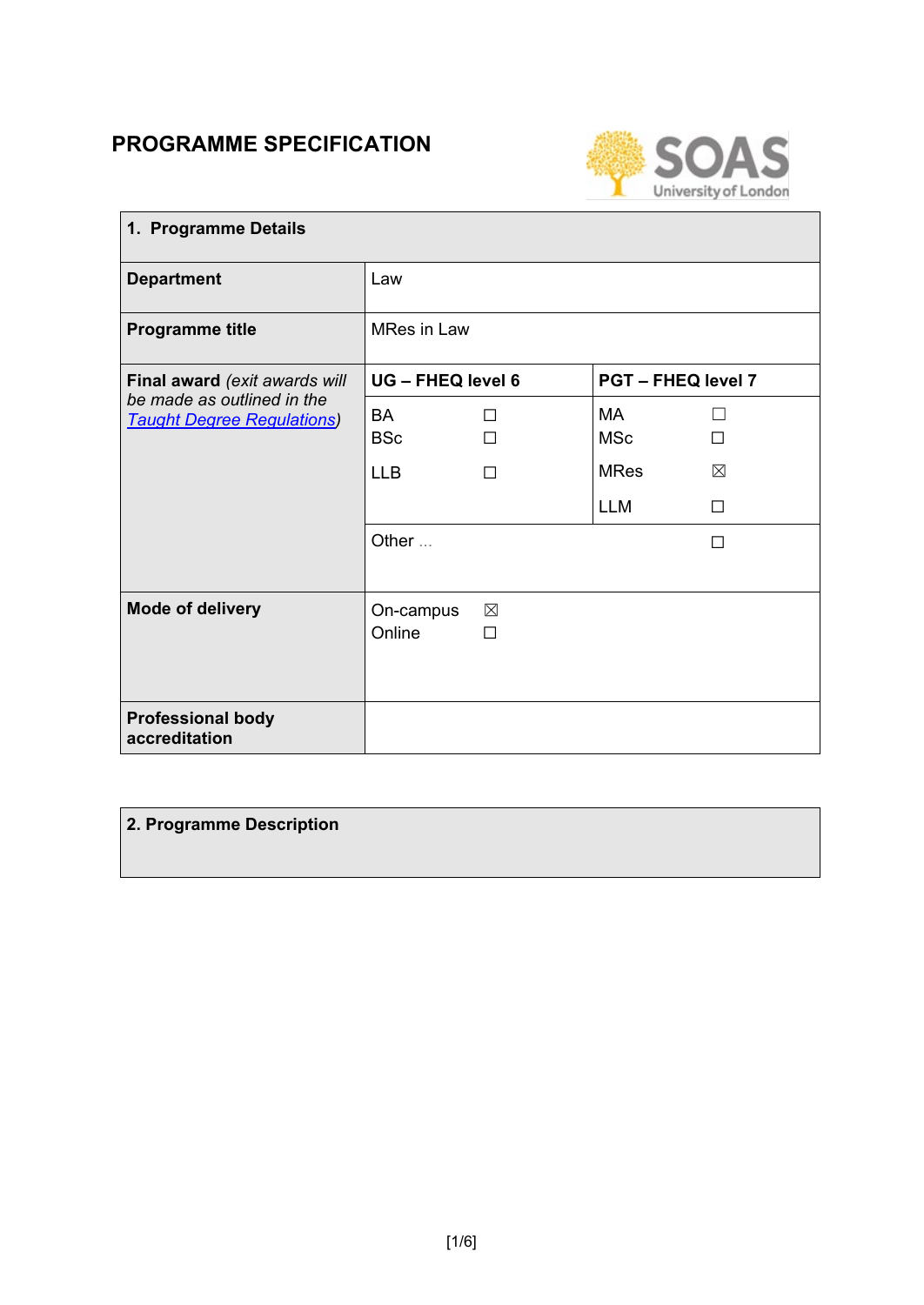The MRes in Law aims to provide students with advanced skills in legal research, the ability to undertake high level analysis of law and legal issues with a focus on areas of research specific to the School of Law at SOAS, a grasp of the research methods that underpin the discipline and its place in the humanities and the social sciences, a grounding in legal research methods, and the ethics of legal research. The MRres in Law is especially suited to candidates who wish to undertake a PhD or professional research in law. It prepares students to undertake high-quality research.

### **3. Programme Aims: What will the programme allow students to achieve?**

1. To develop broad-ranging knowledge of applications of and issues in international and comparative law.

2. To be able to engage in theoretical and empirical analysis of international and comparative law.

3. To be able to explain and debate events and trends in international and comparative law.

#### **4. Intended Learning Outcomes (ILOs): What will students have learnt by the end of the programme?**

#### **Intended Learning Outcomes: Knowledge**

| 1. Acquire specialist knowledge of law at the<br>international and national level, in particular<br>in a global North-South context. | Main core/compulsory modules in<br>which ILOS are taught, learnt and<br>assessed |
|--------------------------------------------------------------------------------------------------------------------------------------|----------------------------------------------------------------------------------|
|                                                                                                                                      |                                                                                  |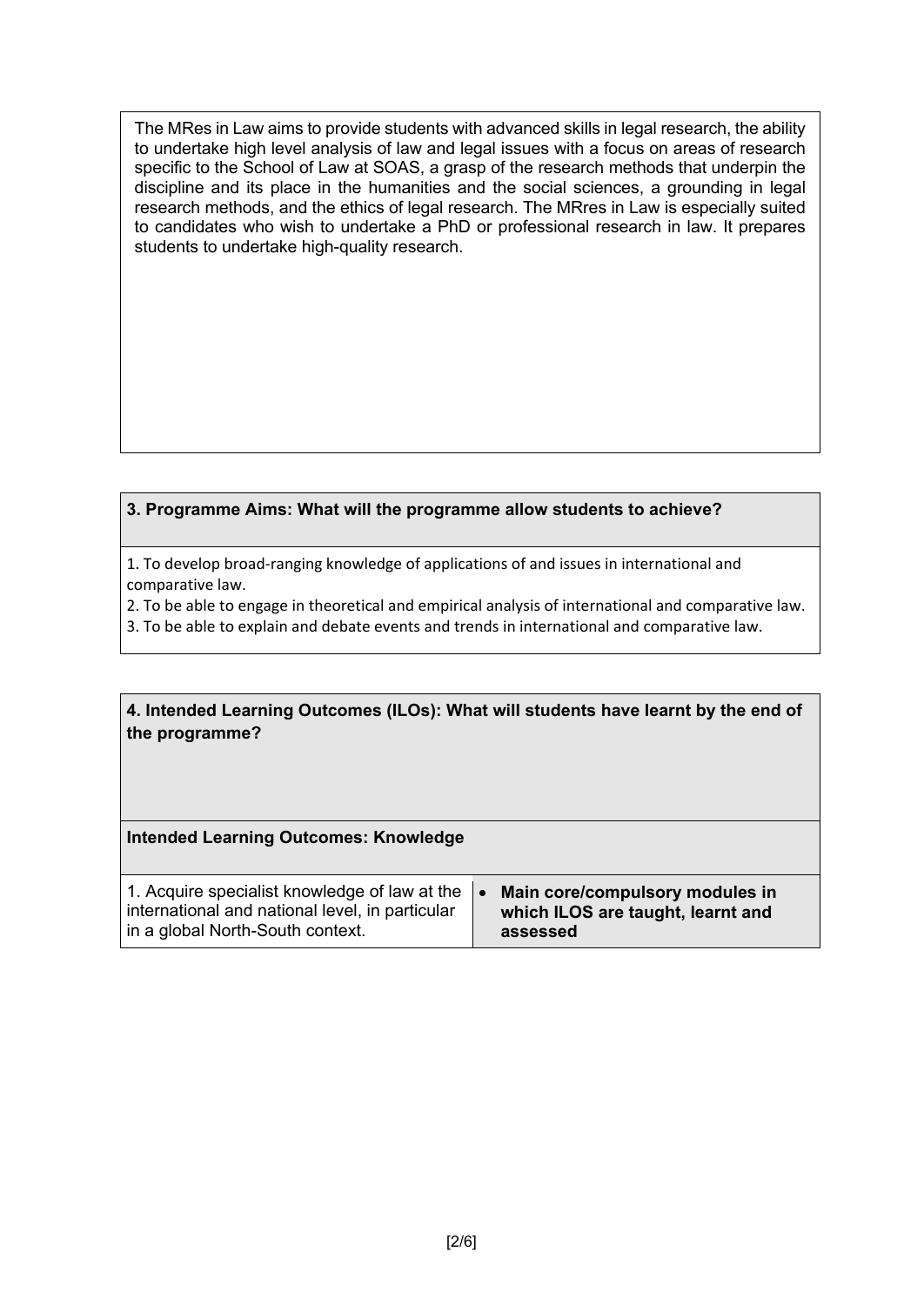| 2. This includes, but is not necessarily<br>limited to, knowledge and understanding of<br>the following:<br>the theoretical and practical<br>underpinnings of international and<br>comparative law<br>the context in which law is made,<br>interpreted, adjudicated and<br>amended;<br>the role played by law in different<br>situations at the national, regional<br>and international level;<br>the role and functions of legal<br>institutions in dealing with law<br>the weight and significance of<br>different sources and methodologies<br>to different actors.<br>3. Develop knowledge of how to locate<br>relevant materials and assess their<br>relevance and/or importance. | <b>MRes in Law Dissertation</b><br>Research Methods in Law                                                           |
|----------------------------------------------------------------------------------------------------------------------------------------------------------------------------------------------------------------------------------------------------------------------------------------------------------------------------------------------------------------------------------------------------------------------------------------------------------------------------------------------------------------------------------------------------------------------------------------------------------------------------------------------------------------------------------------|----------------------------------------------------------------------------------------------------------------------|
| <b>Typical Teaching Methods</b>                                                                                                                                                                                                                                                                                                                                                                                                                                                                                                                                                                                                                                                        | <b>Typical Assessment Methods</b>                                                                                    |
| Through attendance in all classes,<br>independent and group study, class<br>preparation, and presentations.<br>Through in course lectures/seminars.<br>In some subjects through non-<br>assessed as well as assessed<br>coursework.                                                                                                                                                                                                                                                                                                                                                                                                                                                    | Through examinations, long essays,<br>$\bullet$<br>written course work, seminar<br>presentations, and dissertations. |
| <b>Intended Learning Outcomes: Intellectual (thinking) skills</b>                                                                                                                                                                                                                                                                                                                                                                                                                                                                                                                                                                                                                      |                                                                                                                      |
| 1. Develop rigor in analysis and assessment   Main core/compulsory modules in which<br>of legal arguments.                                                                                                                                                                                                                                                                                                                                                                                                                                                                                                                                                                             | ILOS are taught, learnt and assessed                                                                                 |
| 2. Develop the ability to understand,<br>summarise and critically assess differing                                                                                                                                                                                                                                                                                                                                                                                                                                                                                                                                                                                                     | <b>MRes in Law Dissertation</b>                                                                                      |
| perspectives on theoretical debates.<br>3. Develop independence of thought and the<br>confidence to challenge accepted<br>wisdom.                                                                                                                                                                                                                                                                                                                                                                                                                                                                                                                                                      | Research Methods in Law                                                                                              |
| 4. Learn to identify issues and formulate<br>questions for further research through                                                                                                                                                                                                                                                                                                                                                                                                                                                                                                                                                                                                    |                                                                                                                      |
| independent work.<br>5. By bringing to bear their own previous<br>experiences and knowledge in<br>addressing legal issues in an<br>interdisciplinary manner.                                                                                                                                                                                                                                                                                                                                                                                                                                                                                                                           |                                                                                                                      |
| <b>Typical Teaching Methods</b>                                                                                                                                                                                                                                                                                                                                                                                                                                                                                                                                                                                                                                                        | <b>Typical Assessment Methods</b>                                                                                    |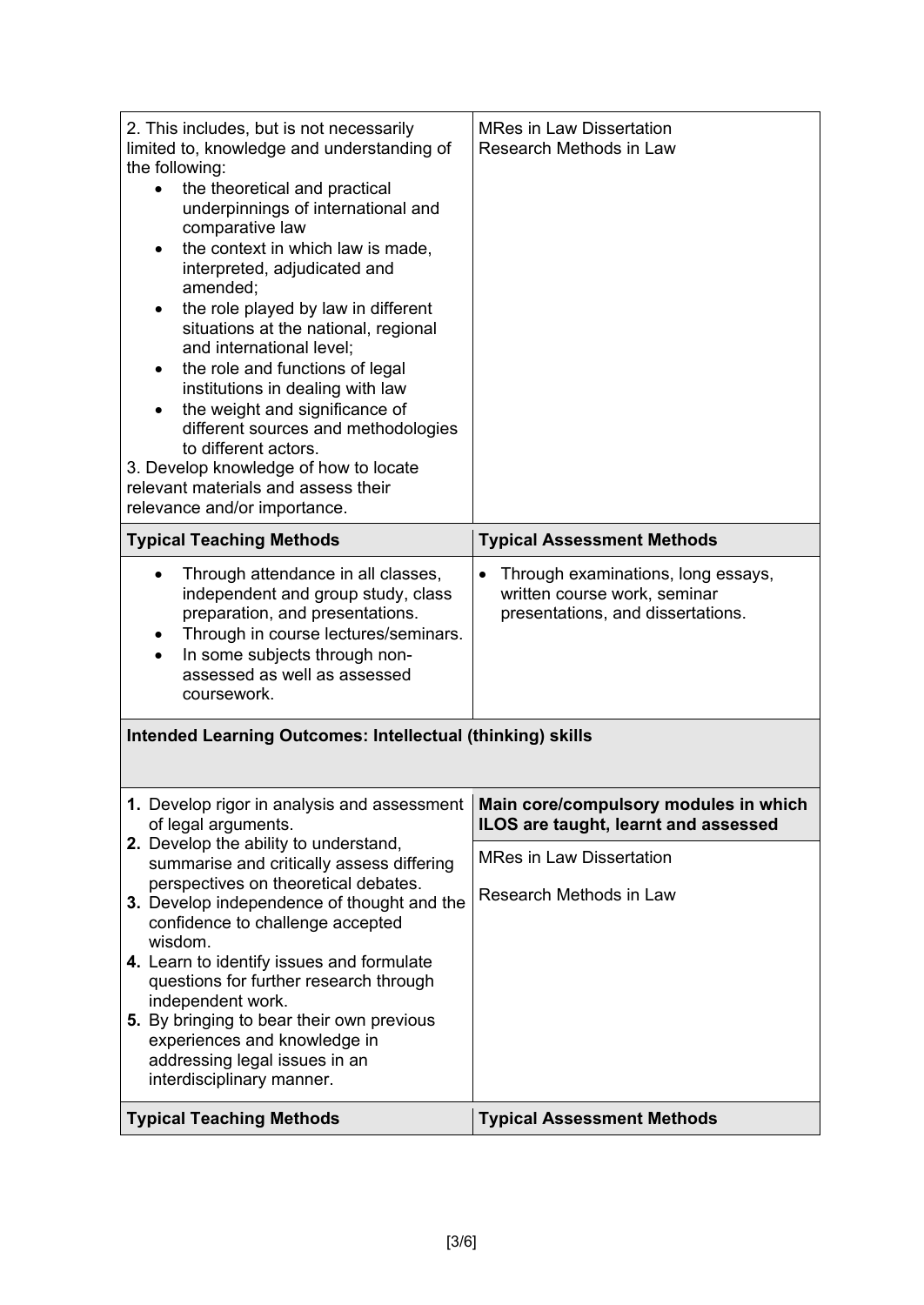| Through modules which introduce<br>information and ideas that need to be<br>assessed critically and analysed in<br>context. Students are encouraged not<br>simply to summarise evidence and<br>arguments but also to develop their own<br>assessments as to the relative value of<br>different strategies/arguments/evidence.<br>Through independent dissertation and<br>course work which entails selecting,<br>designing and refining topics [with<br>advice and assistance from supervisors<br>and convenors] and elaborating precise<br>research questions/hypotheses.<br>Through the structure and content of<br>modules of an interdisciplinary nature.<br>Through student led learning,<br>particularly in seminar discussion<br><b>Intended Learning Outcomes: Subject-based practical skills</b><br>Develop the ability to:<br>Write clear research essays and | Through long essays, written course<br>$\bullet$<br>work, seminar presentations and<br>dissertations.<br>Main core/compulsory modules in which<br>ILOS are taught, learnt and assessed |
|-------------------------------------------------------------------------------------------------------------------------------------------------------------------------------------------------------------------------------------------------------------------------------------------------------------------------------------------------------------------------------------------------------------------------------------------------------------------------------------------------------------------------------------------------------------------------------------------------------------------------------------------------------------------------------------------------------------------------------------------------------------------------------------------------------------------------------------------------------------------------|----------------------------------------------------------------------------------------------------------------------------------------------------------------------------------------|
| dissertations.<br>Research in a variety of specialised<br>research libraries and institutes and<br>online, and retrieve, sift and select<br>information from a variety of sources.<br>Present seminar papers and defend<br>٠<br>the arguments therein.                                                                                                                                                                                                                                                                                                                                                                                                                                                                                                                                                                                                                  | <b>MRes in Law Dissertation</b><br>Research Methods in Law                                                                                                                             |
| Discuss ideas introduced during<br>seminars.<br>Develop essay and dissertation<br>research questions.<br>Read legal source materials<br>efficiently and critically.<br>Present legal arguments in moots<br>and debates.                                                                                                                                                                                                                                                                                                                                                                                                                                                                                                                                                                                                                                                 |                                                                                                                                                                                        |
| <b>Typical Teaching Methods</b>                                                                                                                                                                                                                                                                                                                                                                                                                                                                                                                                                                                                                                                                                                                                                                                                                                         |                                                                                                                                                                                        |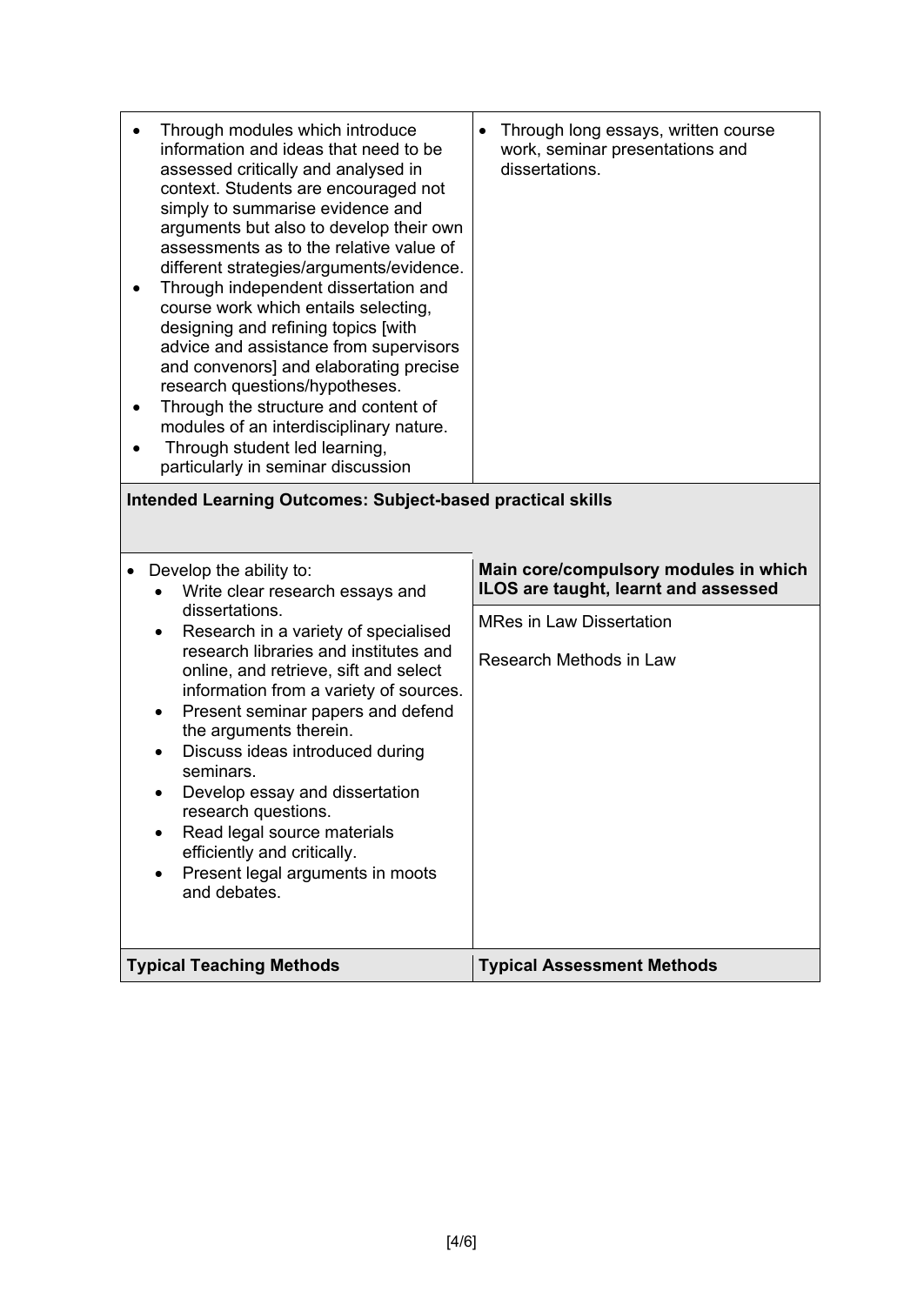| Through seminar discussion and<br>٠<br>interactive teaching methods.<br>Through regular seminar<br>$\bullet$<br>presentations.<br>Through independent work for<br>٠<br>essays/dissertations, including<br>departmental guidance notes and<br>meetings with supervisor.<br>Through required regular readings or<br>٠<br>use of other media for weekly<br>seminar discussions.<br>Through the writing of long essays<br>$\bullet$<br>and dissertations.<br>Through the holding of debates in<br>some of the taught courses. | Through long essays, written course<br>$\bullet$<br>work, seminar presentations and<br>dissertations. |
|---------------------------------------------------------------------------------------------------------------------------------------------------------------------------------------------------------------------------------------------------------------------------------------------------------------------------------------------------------------------------------------------------------------------------------------------------------------------------------------------------------------------------|-------------------------------------------------------------------------------------------------------|
| <b>Intended Learning Outcomes: Transferable skills</b>                                                                                                                                                                                                                                                                                                                                                                                                                                                                    |                                                                                                       |
|                                                                                                                                                                                                                                                                                                                                                                                                                                                                                                                           |                                                                                                       |
| The programme will enable students to:<br>1. Communicate effectively in writing.                                                                                                                                                                                                                                                                                                                                                                                                                                          | Main core/compulsory modules in which<br>ILOS are taught, learnt and assessed                         |
| 2. Structure and communicate ideas and<br>arguments effectively both orally and in                                                                                                                                                                                                                                                                                                                                                                                                                                        | <b>MRes in Law Dissertation</b>                                                                       |
| writing.<br>3. Read and comprehend significant<br>quantities of reading rapidly and                                                                                                                                                                                                                                                                                                                                                                                                                                       | Research Methods in Law                                                                               |
| effectively and develop critical faculties.<br>4. Find and use a variety of written and                                                                                                                                                                                                                                                                                                                                                                                                                                   |                                                                                                       |
| digital materials, especially legal<br>materials, in libraries and research<br>institutes.                                                                                                                                                                                                                                                                                                                                                                                                                                |                                                                                                       |
| 5. Present (non-assessed) material orally.<br>6. Develop teamwork skills.                                                                                                                                                                                                                                                                                                                                                                                                                                                 |                                                                                                       |
| <b>Typical Teaching Methods</b>                                                                                                                                                                                                                                                                                                                                                                                                                                                                                           | <b>Typical Assessment Methods</b>                                                                     |
| Through preparation for seminars,<br>writing for long essays and other<br>course work, dissertation and<br>examinations.<br>Through individual and/or joint<br>seminar presentations and class<br>participation.<br>Through preparation for seminars,<br>through discussion in seminars,<br>through correction of course work by<br>tutors and through preparation of<br>answers to exam questions.<br>Through the formation of study<br>groups.                                                                          | Through long essays, written course work,<br>seminar presentations and dissertations.                 |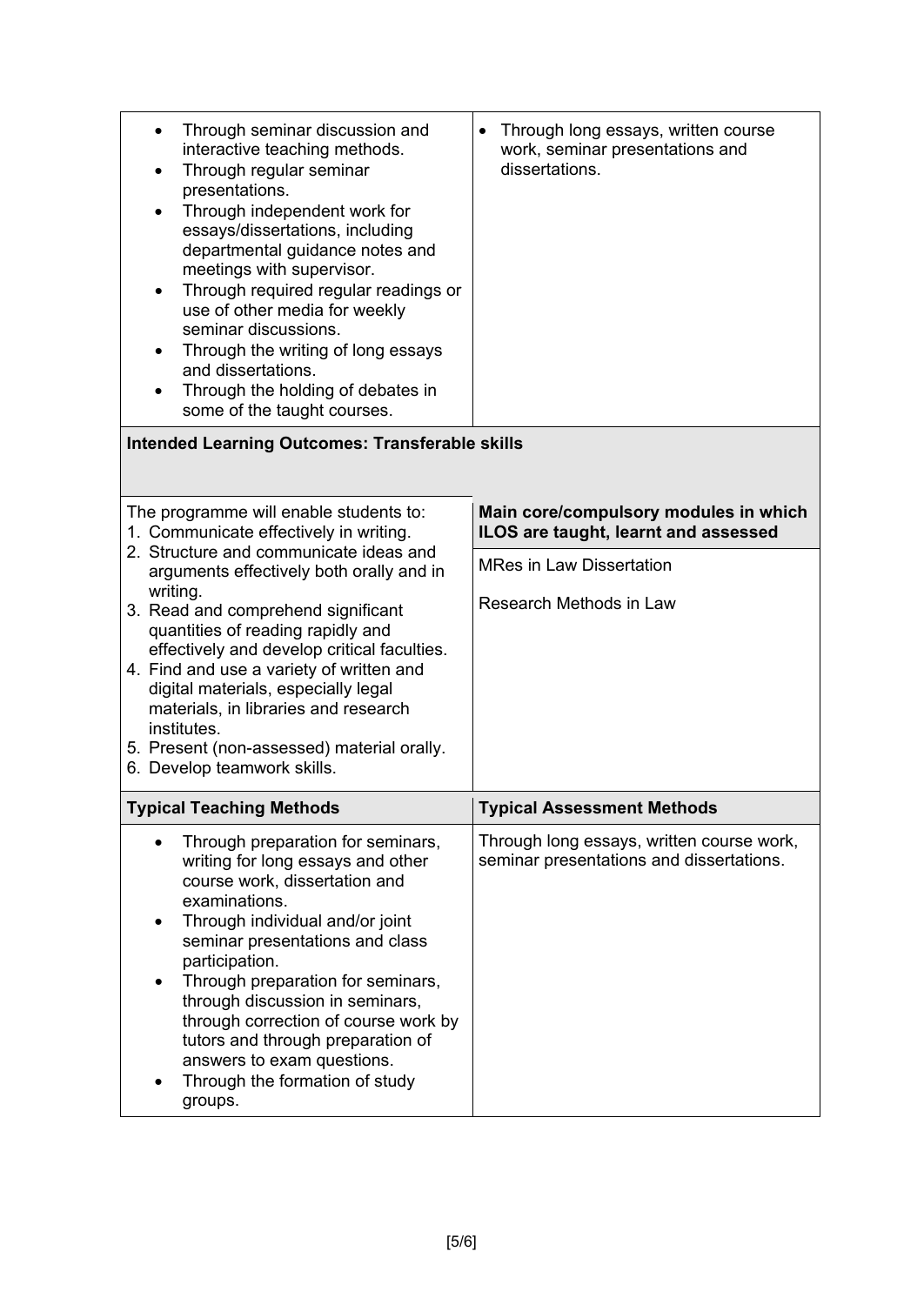### **6. Diversity and inclusion**

The programme offers a range of modules with both theoretical and practical elements and diverse teaching methods, including student-led teaching, that speak to diverse backgrounds and experiences as well as modes of learning. Assessment combines a range of methods that accommodate different modes of showing both knowledge and various intellectual and subject-based skills.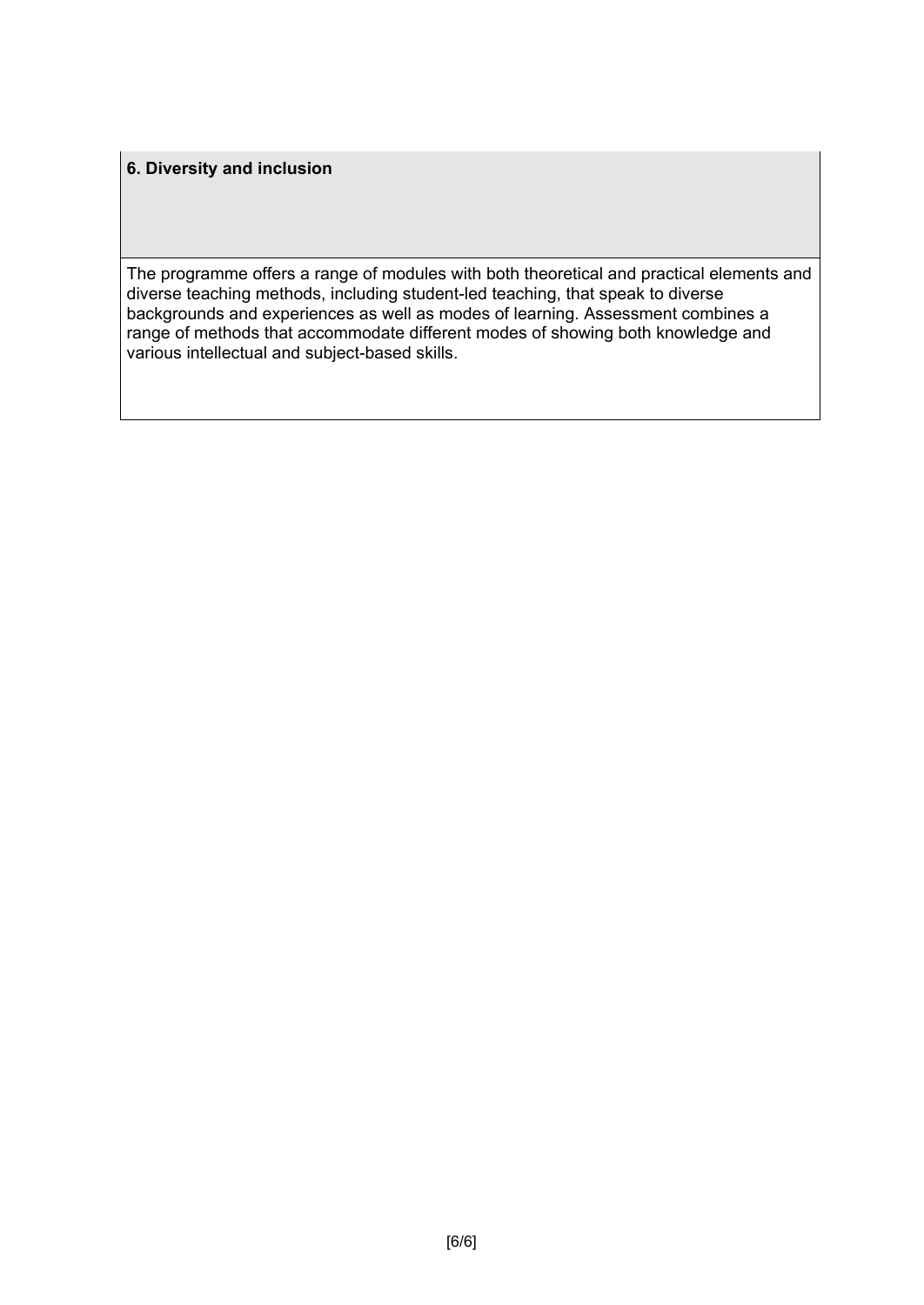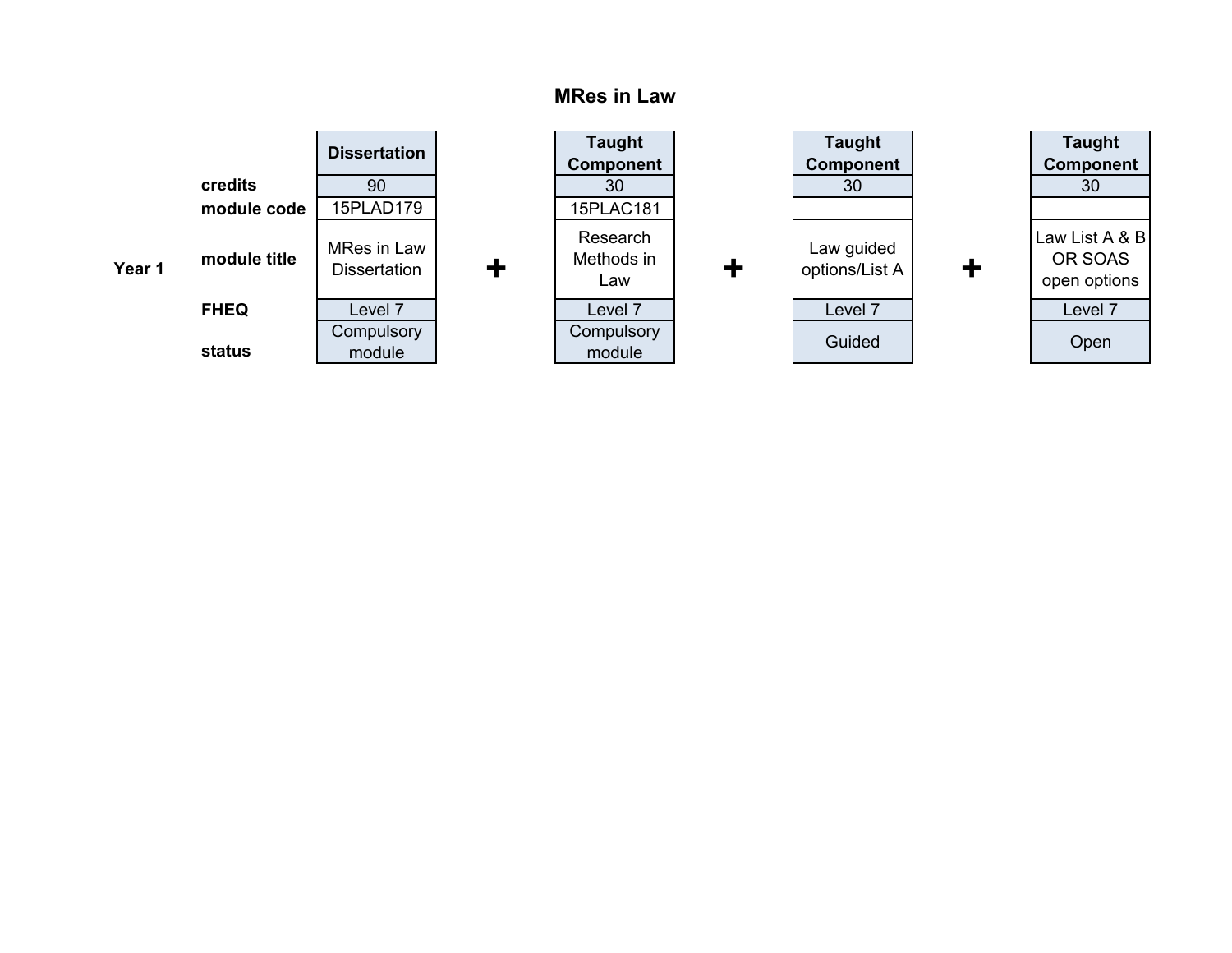#### **Dissertation**

Dissertation (20,000 words), on a topic related to the degree programme.

| <b>Module</b>            | Code      | <b>Credits</b> | Term |
|--------------------------|-----------|----------------|------|
|                          |           |                | Full |
| MRes in Law Dissertation | 15PLAD179 | 90             | Year |

#### **Taught Component**

Compulsory Modules

| Module                  | Code      | <b>Credits</b> | Term |
|-------------------------|-----------|----------------|------|
|                         |           |                | Full |
| Research Methods in Law | 15PLAC181 | 30             | Year |

AND

Choose modules from **List B** up to the value of 30 credits

## AND

Choose further modules from **List B OR from Postgraduate Open Options** to the value of 30 credits

| <b>Module</b>                                               | Code      | <b>Credits</b> | <b>Term</b>    |
|-------------------------------------------------------------|-----------|----------------|----------------|
|                                                             |           |                | Term           |
| Gender, Law and Society in The Middle East and North Africa | 15PLAH056 | 15             | $\overline{2}$ |
|                                                             |           |                | Term           |
| Gender, Sexuality and Law: Selected Topics                  | 15PLAH061 | 15             | 2              |
|                                                             |           |                | Term           |
| Gender, Sexuality and Law: Theories and Methodologies       | 15PLAH062 | 15             | 1              |
|                                                             |           |                | Full           |
| Human Rights and Islamic Law                                | 15PLAC150 | 30             | Year           |
|                                                             |           |                | Full           |
| International Commercial Arbitration                        | 15PLAC153 | 30             | Year           |
|                                                             |           |                | Term           |
| International Investment Law                                | 15PLAH063 | 15             | 1              |
|                                                             |           |                | Full           |
| Law and Development in Africa                               | 15PLAC160 | 30             | Year           |
|                                                             |           |                | Term           |
| Law and Society in Southeast Asia                           | 15PLAH049 | 15             | 2              |
|                                                             |           |                | Term           |
| Law, Rights & Social Change                                 | 15PLAH064 | 15             | 1              |
|                                                             |           |                | Term           |
| Preliminary Law, Legal Reasoning and Legal Methods          | 15PLAC162 | 0              | $\mathbf{1}$   |
|                                                             |           |                | Term           |
| International Migration Law                                 | 15PLAH068 | 15             | $\overline{2}$ |
|                                                             |           |                | Term           |
| International Refugee Law                                   | 15PLAH069 | 15             | 1              |
|                                                             |           |                | Full           |
| Law, Religion, and the State in South Asia                  | 15PLAC129 | 30             | Year           |
|                                                             |           |                | Term           |
| Law, Environment and Social Justice                         | 15PLAH067 | 15             | 1              |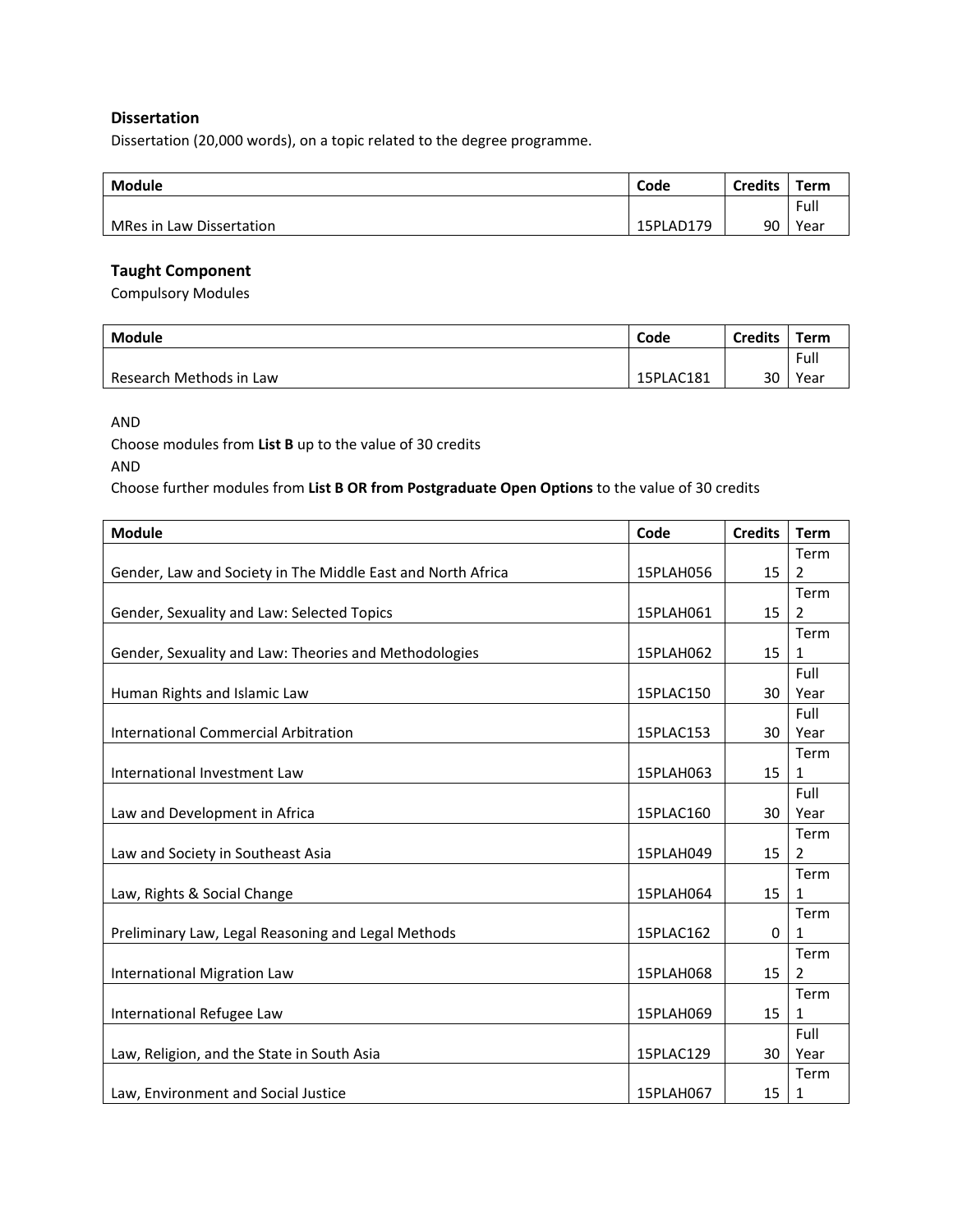| Colonialism, Empire and International Law                               | 15PLAH025 | 15 | Term<br>2              |
|-------------------------------------------------------------------------|-----------|----|------------------------|
| Foundations of International Law                                        | 15PLAH021 | 15 | Term<br>$\mathbf{1}$   |
|                                                                         |           |    | Full                   |
| Human Rights of Women                                                   | 15PLAC112 | 30 | Year<br>Term           |
| International Criminal Law                                              | 15PLAH055 | 15 | 1<br>Full              |
| Law and Natural Resources                                               | 15PLAC126 | 30 | Year<br>Term           |
| Law and Postcolonial Theory                                             | 15PLAH050 | 15 | 2                      |
| The Law of Armed Conflict                                               | 15PLAH022 | 15 | Term<br>2              |
| Water Justice: Rights, Access and Movements (Law)                       | 15PLAH044 | 15 | Term<br>1              |
| Law and Global Commons                                                  | 15PLAH070 | 15 | Term<br>$\overline{2}$ |
| International Environmental Law: Principles, Institutions & Enforcement | 15PLAH073 | 15 | Term<br>1              |
| Biodiversity, Nature and Wildlife Law and Policy                        | 15PLAH074 | 15 | Term<br>2              |
| Water and Development: Commodification, Ecology and Globalisation (Law) | 15PLAH076 | 15 | Term<br>$\overline{2}$ |
| Multinational Enterprises and the Law I                                 | 15PLAH077 | 15 | Term<br>1              |
| Multinational Enterprises and the Law II                                | 15PLAH078 | 15 | Term<br>2              |
| Business and Human Rights in the Global Economy                         | 15PLAH079 | 15 | Term<br>1              |
| Comparative Company Law                                                 | 15PLAH080 | 15 | Term<br>$\overline{2}$ |
| Israel, Palestine, and International Law (15Cr)                         | 15PLAH081 | 15 | Term<br>2              |
| Palestine, Resistance, and the Law                                      | 15PLAH082 | 15 | Term<br>$\overline{2}$ |
| Alternative Dispute Resolution I                                        | 15PLAH083 | 15 | Term<br>1              |
| Alternative Dispute Resolution II                                       | 15PLAH084 | 15 | Term<br>$\overline{2}$ |
| International laws on the use of force                                  | 15PLAH020 | 15 | Term<br>$\overline{2}$ |
| Gender and the Law of War                                               | 15PGNH005 | 15 | Term<br>1              |
| The Prohibition of Torture in International Law                         | 15PLAH075 | 15 | Term<br>$\overline{2}$ |
| Climate Change Law and Policy                                           | 15PLAH085 | 15 | Term<br>2              |
| International Protection of Human Rights (15Cr)                         | 15PLAH086 | 15 | Term<br>$\mathbf{1}$   |